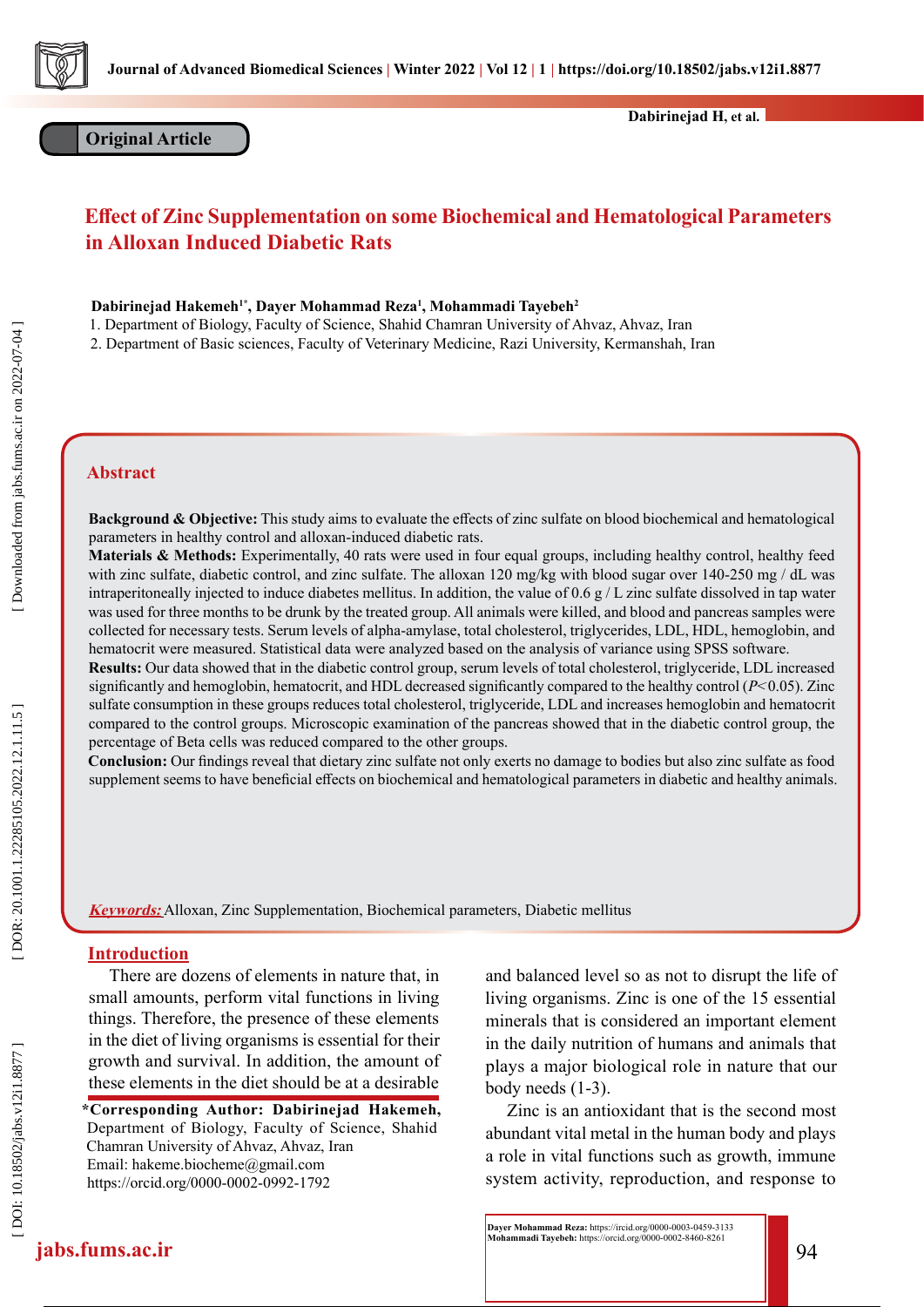oxidative stress production and storage of insulin in pancreatic beta cells (4-5). Zinc ion also acts as a coenzyme for the activity of many enzymes, including alkaline phosphatase, lactate dehydroge nase, carboxypeptidase, polymerase, and essential enzymes required for the metabolism of sugars and lipids. One of the most important causes of zinc deficiency in the body is the lack of its intake through food. Intestinal absorption disor ders can also reduce this important element, i.e., zinc in the body. Zinc deficiency causes immune system disorders, chronic and unhealed wounds, retardation of physical and mental development, diarrhea, and skin lesions (6-8). The amount of zinc ions in the plasma of diabetic patients is lower than healthy individuals, which can be one of the reasons for dietary changes, digestive disorders, reduced digestion and absorption, deple tion of body reserves due to accelerated catalytic processes, or the presence of palpable renal fail ure. In this regard, Jamilian et al. (9) analyzed the impacts of magnesium zinc-calcium-vitamin D co-supplementation on parameters of inflamma tion and oxidative stress and pregnancy outcomes among women with gestational diabetes (GDM). The outcomes of this work have confirmed that magnesium-zinc-calcium-vitamin will reduce biomarkers of inflammation for six weeks. By adopting management of type 2 diabetes mellitus (T2DM), Nazem et al. (10) evaluated the impacts

## **Effect of Zinc on Biochemical Parameters**

of zinc supplementation on the superoxide dismutase gene expression and enzyme activ ity. The outcomes demonstrated that the zinc supplementation enhanced both gene expression and enzyme activity of SOD and the levels of insulin compared to the control group. In (11), Li and Zhao carried on a systematic review and meta-analysis to ameliorate the metabolic status for gestational diabetes by evaluating the effect of zinc supplementation. In comparison with control action for gestational diabetes, the values of FPG, insulin, HOMA-IR were reduced by zinc supple mentation. However, there was no evidence of an impact on LDL-cholesterol and total cholesterol. Diabetes mellitus (DM) is a metabolic disease characterized by hyperglycemia, glycosylation of the erythrocyte membrane, damage to bone marrow stem cells, impaired insulin secretion or function, and impaired metabolism of sugars, fats, and proteins (see Fig. 1)(12-14). Symptoms include hyperuricemia, binge drinking, overeat ing, weight loss, increased urine glucose, blurred vision, and other symptoms. High blood sugar leads to increased blood lipids and eventually leads to dyslipidemia and increases cardiovascular disease and stroke. Hyperglycemia in people with diabetes reduces antioxidant defense by reducing glutathione and catalase, and superoxide dismutase, thus upsetting the balance between free radicals and the body's antioxidant protection (15-17).



**Figure 1.** The anti-diabetic effect of zinc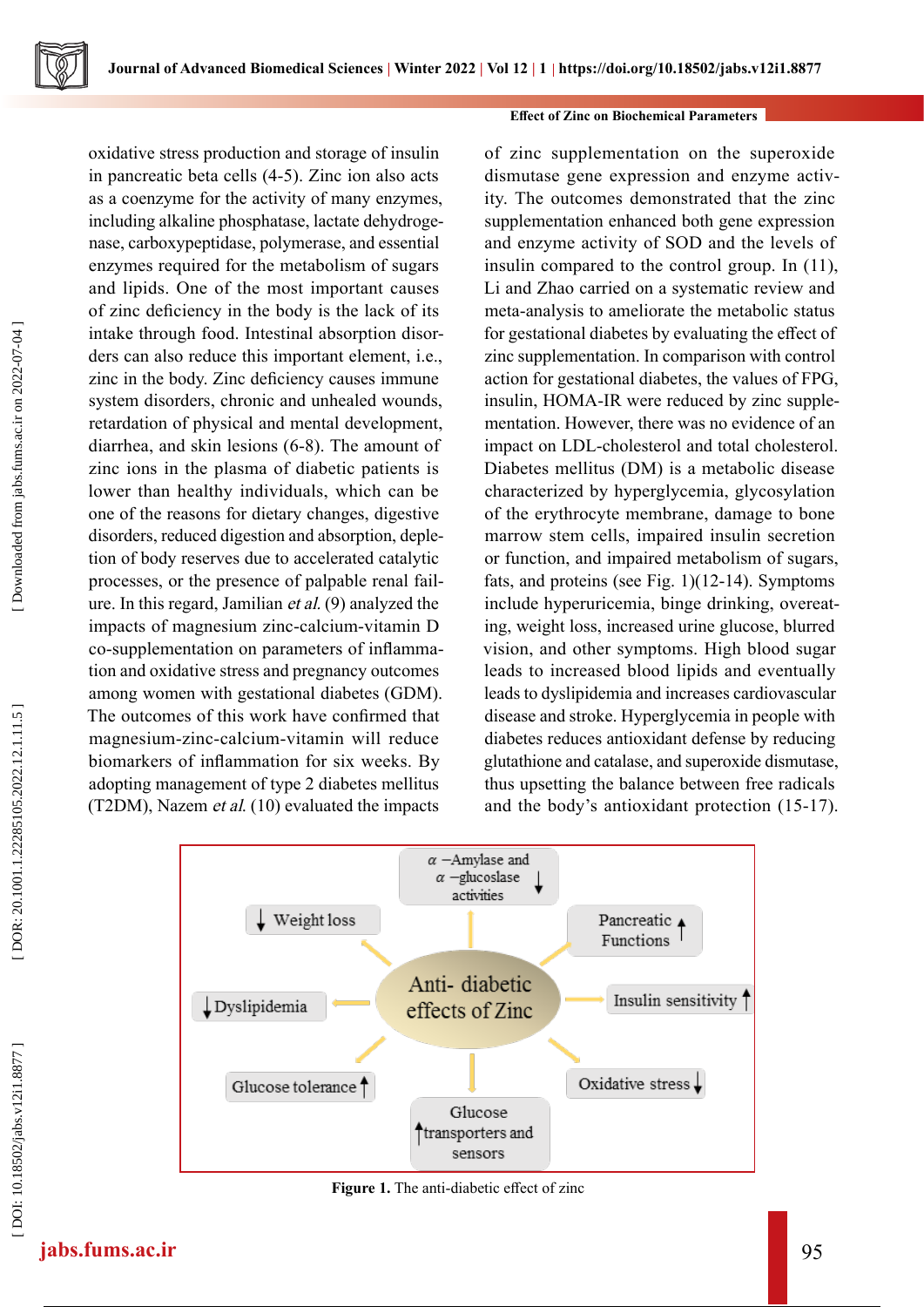

On the other hand, high blood sugar in DM patients and chronic increase in the process of glycosylation of proteins and fat peroxidation leads to the intensification of oxidative stress, and that is why consumption of zinc as a supplement can have an antioxidant effect and reduce the rate of fat peroxidation (18). Recent studies revealed that zinc deficiency increases plasma lipid and cholesterol levels and increases Low-Density Lipoprotein (LDL) sensitivity to lipid peroxidation. In addition, zinc supplementation in DM patients can lead to lower fasting blood sugar and lower serum lipids, as reported in (19- 20).

Due to the increase in oxidants and free radicals in the intercellular space, zinc and intercellular cells are reduced in antioxidant enzymes. Recent studies revealed a complex relationship between zinc and type1 and type-2 diabetes (21-23). The significant effect of diabetes on zinc homeostasis is a decrease in zinc in the blood resulting from an increase in zinc in the urine or a decrease in intestinal absorption of zinc or both. Thus, the progression of diabetes, especially in children, can have adverse and irreversible consequences such as growth retardation, immune system dysfunction, skin disorders, weakening of antioxidant defenses, abnormal mental states and, in general, the occurrence of abnormalities in all biological reactions. Decreasing the amount of zinc in the diet of mice reduces the ability of the pancreas to secrete insulin in response to glucose pressure, which is a sign of DM because Zinc is inherently stored in beta cells. Increased insulin secretion in DM patients decreases the concentration of zinc within beta cells, and this is consistent with a decrease in insulin content of cellular islets in a state of reduced zinc (24-25).

Mammalian RBCs are continuously replenished through erythropoiesis. A deficit in the total amount of RBCs is defined as anemia. Zinc is considered as an essential factor for erythropoiesis in addition to iron, folate, and vitamin B12. Studies have indicated that anemia is significantly associated with zinc deficiency, especially in pregnant women and preschool

children. To treat human zinc deficiency diseases, many zinc supplementation studies have been performed (26). Other reports also indicate that different concentrations of potent antioxidants can inhibit red blood cell hemolysis by several mechanisms. Based on these findings and considering the increasing trend of zinc supplementation, the study of the long-term effects of zinc ions on diabetes is one of the most attractive and essential research topics. Thus, this research work is dedicated to evaluating the effects of zinc ions on fat profile and the study of hematological parameters in alloxan-induced diabetic rats.

## **Materials & Methods**

## **Experimental Animals**

In this work, 40 Wistar rats weighing 150 to 180 g were purchased from the Animal Center of the Faculty of Veterinary Medicine, Shahid Chamran University of Ahvaz. Before the study, the animals were kept at a constant temperature and humidity level for one week to adapt to the potential stress of relocation and the potential change in physiological conditions of the animal. The conditions used in this study included 12 hours of light and 12 hours of darkness at a temperature of 23±2°C, and the possibility of continuous access to water and food was kept the same. The storage cages were washed three times a week, and thin wood chips were poured on the floor, and the rats were fed with prepared food. At all stages of this study, all ethical considerations and application protocols on laboratory animals were observed (27).

# **Induction of diabetes in animals**

In this study, a single dose of alloxan monohydrate (120 mg/kg b.wt.) was prepared in normal saline solution an injected intraperitoneally to induce diabetes after 15 hours of abstinence. After 72 hours, blood glucose was measured by taking blood from the tail of mice and using a blood glucose meter (glucometer). However, to be surer of being diabetic, blood sampling was repeated one week after the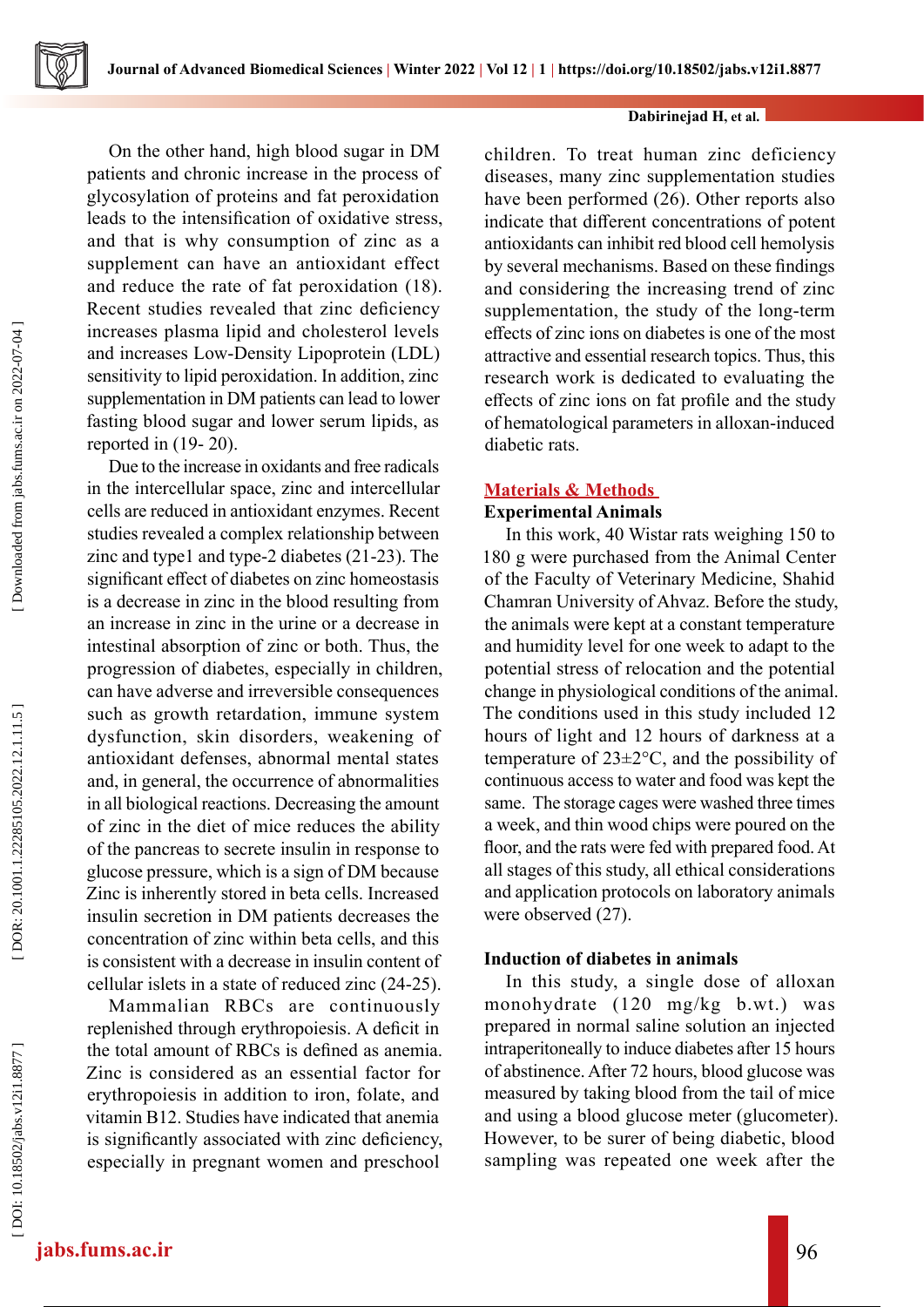injection. The diabetic basis was considered to be blood sugar over 140-250 mg/dL. 20% of mortality was observed 72 hours after alloxan injection (28- 29).

## **Drugs and chemicals**

 In this study, zinc sulfate salt was purchased from Sigma Company in a package of 500 g. The amount of 0.6 g of zinc sulfate was dissolved in 2 liters of ordinary water and given to the animals as drinking water. To measure the activity of serum enzymes, diagnostic kits and quantitative Pars test (German biochemistry standard) were adopted (30).

# **Animal Grouping**

In this study, the animals were randomly divided into four groups (n=10), and each group was kept in a separate cage under the same conditions. Healthy control group: The animals in this group did not receive any treatment for three months, and they were given normal water and plate food with full access. The healthy group was fed with zinc sulfate, which was given as drinking water for three months instead of ordinary water containing zinc sulfate at a concentration of  $0.6 \text{ g}$  / L. The diabetic controls group which became diabetic by intraperitoneal injection of 120 mg/kg alloxan and did not receive any other medication during the test period, were given plain water and plate food with full access. After testing for diabetes and ensuring that they had diabetes, they were given sulfate-containing water at a concentration of 0.6 g /L as drinking water for three months

**Effect of Zinc on Biochemical Parameters** 

instead of normal water.

## **Animal caring**

To evaluate the effect of zinc sulfate supplement, the animals were kept for three months, and during this period, changes in weight and water and food intake of the animals were recorded daily.

## **Enzyme activity assay**

After a 12-hour starvation period, blood samples were drawn from all animals' left ventricles using anesthetized diethyl ether. Blood samples were taken into heparinized tubes to measure hemoglobin and hematocrit, and serum samples were separated by centrifugation at 3000 rpm for 15 minutes at 25 ° C. Biochemical factors include the level of total cholesterol, triglyceride, low-density lipoprotein cholesterol (LDL), high-density lipoprotein cholesterol (HDL) by spectrophotometry and using kits purchased from the company Parsush Azmash (Standard). To obtain the amount of hemoglobin level, samples were mixed with Drabkin solution, and absorbance was measured at 546 nm after 5 minutes. Then, the obtained adsorption was placed in the standard diagram, as illustrated below. To receive the amount of hematocrit, the capillary tube for hematocrit with blood up was filled to three-quarters of its length. By implementing a centrifuge, it was centrifuged at 3000 rpm for 15 minutes. Finally, the total number of red and white blood cells relative to blood plasma was calculated using the plate. The flowchart of the current work is illustrated in Figure 2.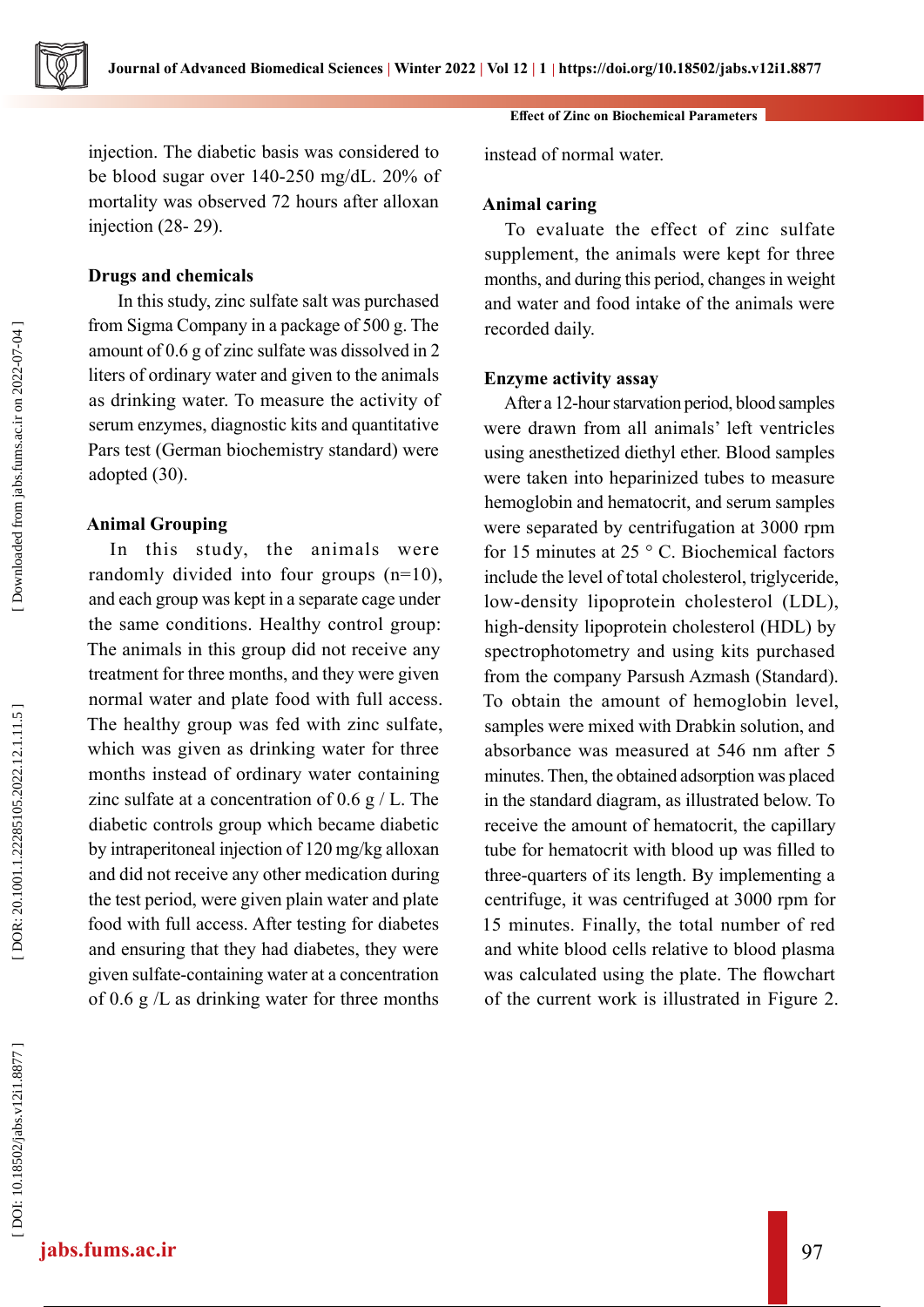

Figure 2. Flowchart of experimental procedure on alloxan rats.

# **Results**

In the present study, to ensure the normal distribution of data, the normality test was performed on the results and in order to compare the data and detect the presence or absence of differences between different groups, an independent t-test, and analysis of variance were performed. In all these comparisons, P-value less than 0.05 was considered a significant difference, and the obtained results are expressed as mean standard ±deviation. All calculations were performed using SPSS software version 22. The diagrams were drawn using Excel software.

# **Hemoglobin and Hematocrit Levels**

The effect of oral zinc on hemoglobin and hematocrit levels was demonstrated in Table 1. In diabetic control mice, the amount of hemoglobin and hematocrit showed a significant decrease compared to healthy control  $(P< 0.05)$ . Zinc sulfate treatment in diabetic mice caused a significant increase in hemoglobin and hematocrit compared to diabetic control mice.  $(P< 0.05)$  showed a healthy group treated with zinc sulfate to increase hemoglobin and hematocrit compared to healthy control, which was not statistically significant ( $P > 0.05$ ).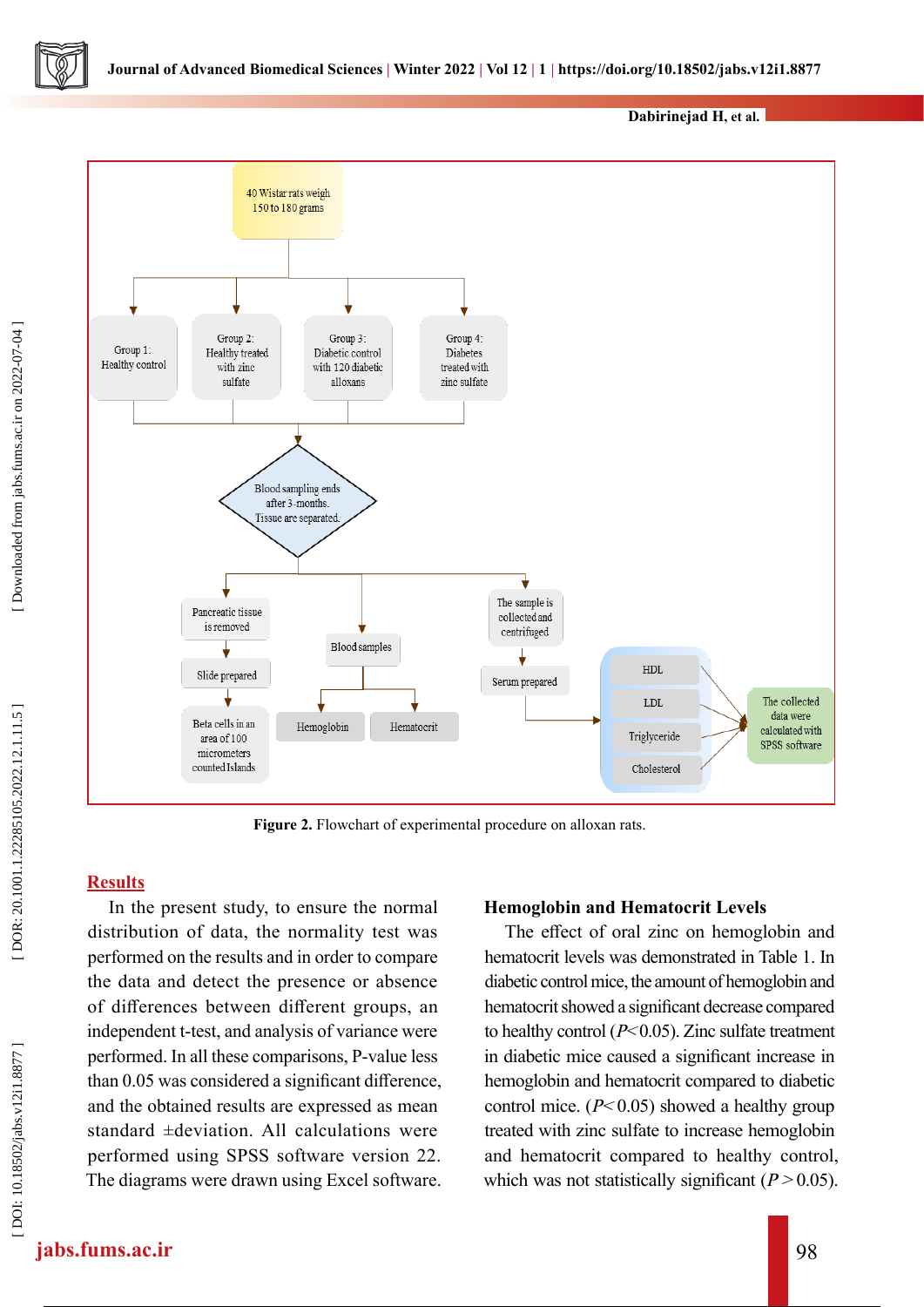

#### **Effect of Zinc on Biochemical Parameters**

| <b>Groups</b>             | Hb(gm/dl)      | $\text{Het}$ (%) |
|---------------------------|----------------|------------------|
| Healthy control           | $15.01\pm4.1$  | $35.4 \pm 5.4$   |
| $Healthy + zinc$ sulfate  | $16.06\pm 6.9$ | $36.3 \pm 4.5$   |
| Diabetic control          | $12\pm2.27$ *  | $32.8 \pm 6.2^*$ |
| Diabetic $+$ zinc sulfate | $14\pm2.28$ #  | $34.9 \pm 6.3$   |

**Table 1.** Effect of oral zinc sulfate on hemoglobin and hematocrit levels in control and diabetic rats

One-way analysis of variance, and independent t-test<sup>\*</sup> was significant compared to healthy control, #significant compared to diabetic control. Results as mean± standard deviation

# **Serum total cholesterol levels**

In the diabetic control group, the serum cholesterol level significantly increased compared to the healthy control  $(P< 0.05)$ . In the zinc sulfate-treated diabetic group, the

serum cholesterol level decreased compared to the diabetic control ( $P > 0.05$ ). Consumption of zinc sulfate in the healthy group showed a significant reduction in cholesterol than healthy controls  $(P<0.05)$  (chart1).



**Chart 1.** Comparison of mean cholesterol concentration in zinc sulfate treatment groups

One-way analysis of variance and an independent t-test\* indicates a significant difference with healthy control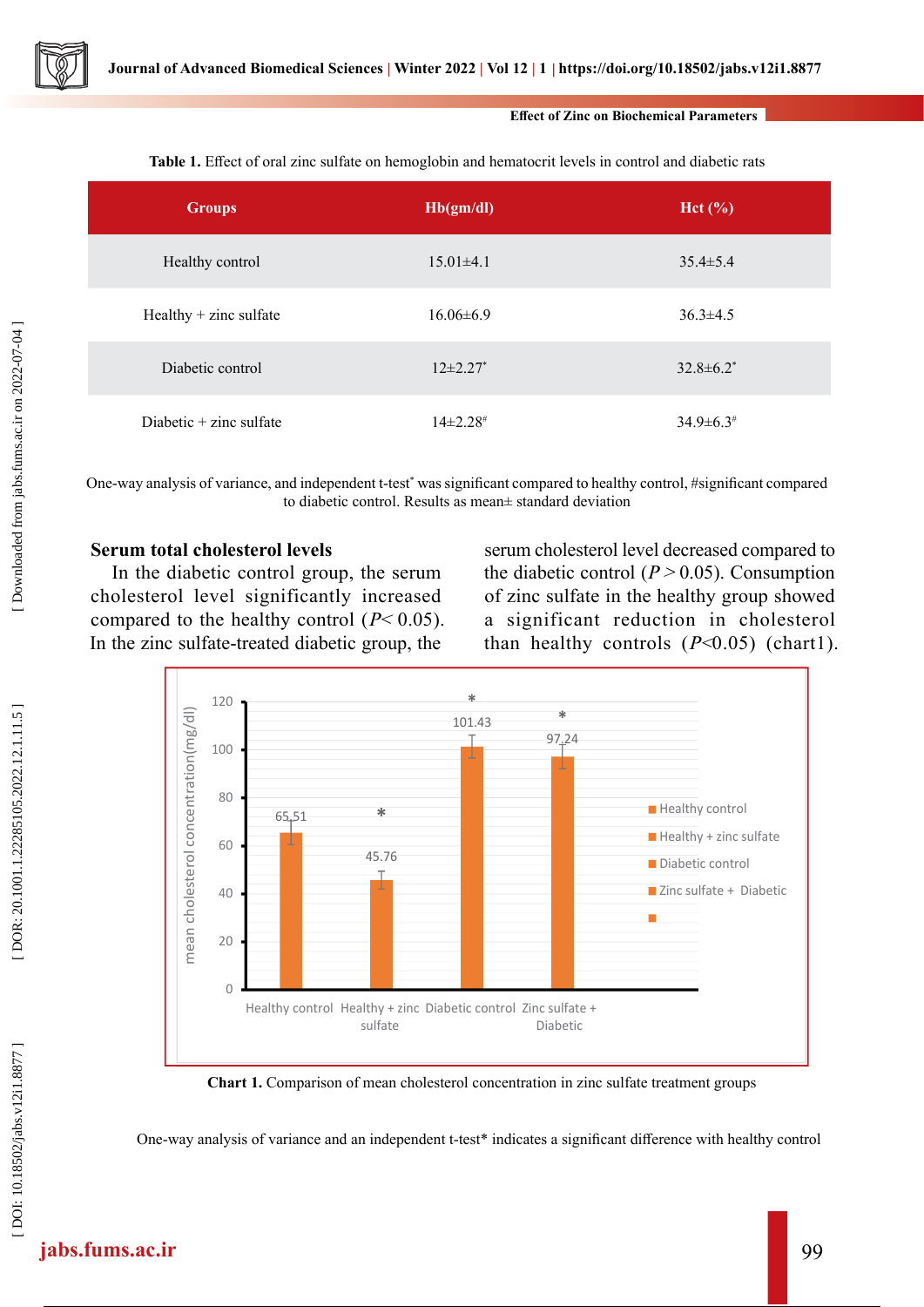# **The serum triglyceride level**

 In the diabetic control group, serum triglyceride level shows a significant increase compared to the healthy control  $(P< 0.05)$ . The diabetic group treated with zinc sulfate the triglyceride level

 compared to the diabetic control group showed a significant decrease ( $P< 0.05$ ). In the healthy group treated with zinc sulfate, the level of triglyceride showed a considerable decline compared to the healthy control  $(P< 0.05)$  (chart 2).



**Chart 2.** Comparison of mean triglyceride concentration in zinc sulfate treatment groups One-way ANOVA, and independent t-test\* indicate a significant difference with healthy control # indicate a significant difference with the diabetic control group.

# **The serum LDL level**

In the diabetic control group, serum LDL level showed a significant increase compared to the healthy control  $(P< 0.05)$ . Treatment of mice with zinc sulfate showed a 3%

decrease in LDL in healthy animals than healthy controls  $(P > 0.05)$  and a 4% decrease in the diabetic group compared to the diabetic control ( -0.05), which was not statistically significant in both groups (chart 3)



**Chart 3.** Comparison of mean LDL concentration in zinc sulfate treatment groups One-way ANOVA, and independent t-test\* indicates a significant difference with healthy control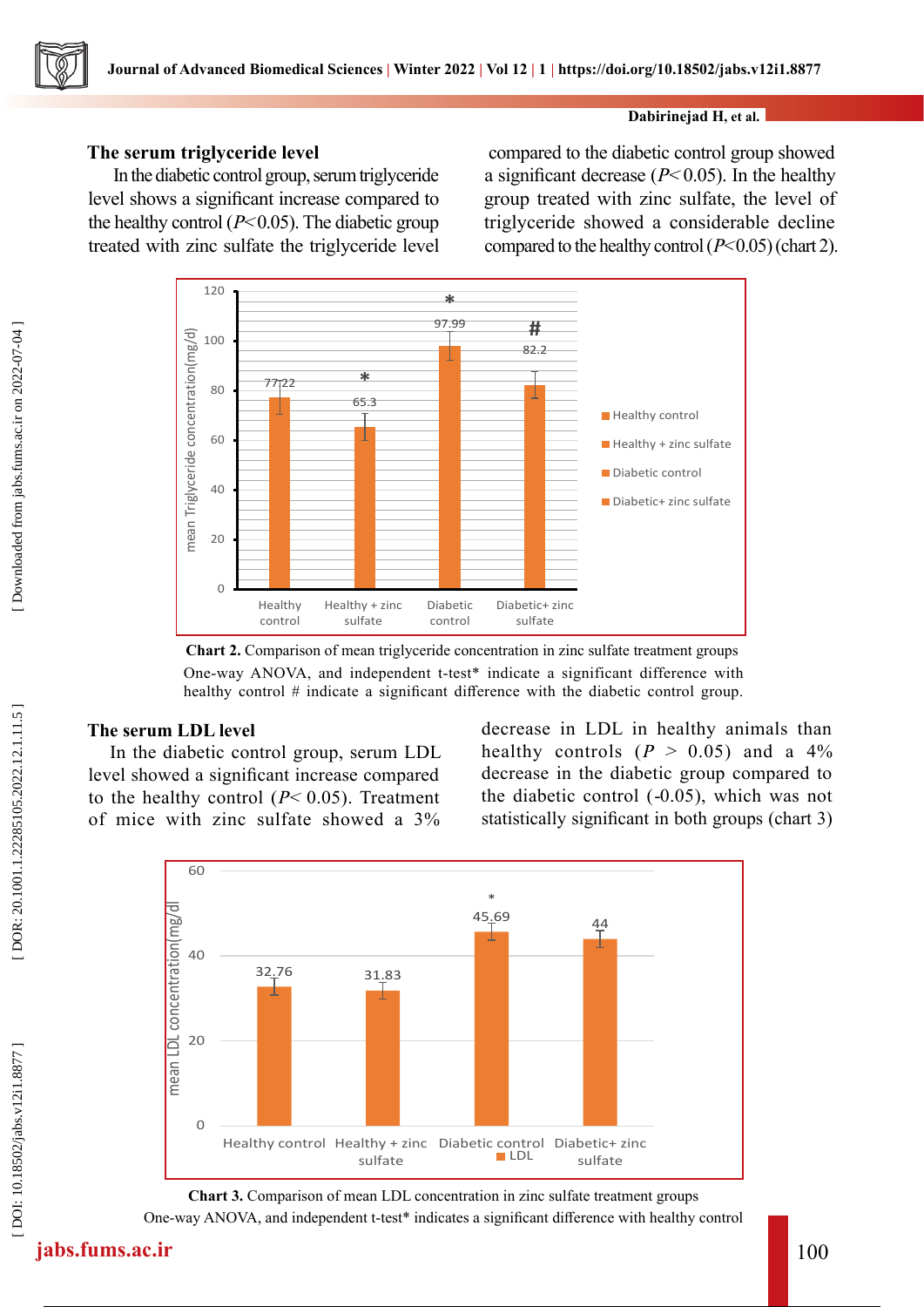# **The serum HDL level**

In the diabetic control group, serum HDL level showed a significant decrease compared to the healthy control ( $P<0.05$ ). In the diabetic group treated with zinc sulfate, the serum

## **Effect of Zinc on Biochemical Parameters**

HDL level showed an insignificant increase compared to the diabetic control group ( $P >$ 0.05). Treatment of healthy animals with zinc sulfate caused a negligible decrease in HDL compared to healthy controls  $(P > 0.05)$  (chart 4).



**Chart 4.** Comparison of mean HDL concentration in zinc sulfate treatment groups One-way ANOVA. An independent t-test\* indicates a significant difference with healthy control.

Results of experiments in lipid and lipoprotein changes in zinc sulfatetreatment groups for different groups,

including healthy control, healthy  $+$  zinc sulfate, diabetic control, and diabetic + zinc sulfate, are furnished in Table 2.

|  |  |  |  |  | Table 2. Outcomes of lipid and lipoprotein changes in zinc sulfate treatment groups after three months |
|--|--|--|--|--|--------------------------------------------------------------------------------------------------------|
|--|--|--|--|--|--------------------------------------------------------------------------------------------------------|

| <b>Groups</b>                              | <b>HDL</b><br>(mg/dL) | LDL.<br>(mg/dL) | <b>Triglyceride</b><br>(mg/dL) | <b>Cholesterol</b><br>(mg/dL) |
|--------------------------------------------|-----------------------|-----------------|--------------------------------|-------------------------------|
| Healthy control                            | $32.76\pm.26$         | $32.76\pm.11$   | $77.22 \pm 12.8$               | $65.51 \pm 9.98$              |
| Healthy $+$ zinc sulfate                   | $31.42 \pm .08$       | $31.83 \pm .48$ | $65.30 \pm 10.5$               | $45.76 \pm 6.7$               |
| Diabetic control                           | $29.34 \pm 1.87$      | $45.69 \pm .99$ | $97.99 \pm 8.86$               | $101.43\pm4.78$               |
| Zinc sulfate $+$ Diabet-<br>1 <sup>C</sup> | $30.84 \pm 1.53$      | $44\pm.98$      | $82.20 \pm 10.33$              | $97.24 \pm 8.02$              |

One-way analysis of variance, and independent t-test. Results as mean± standard deviation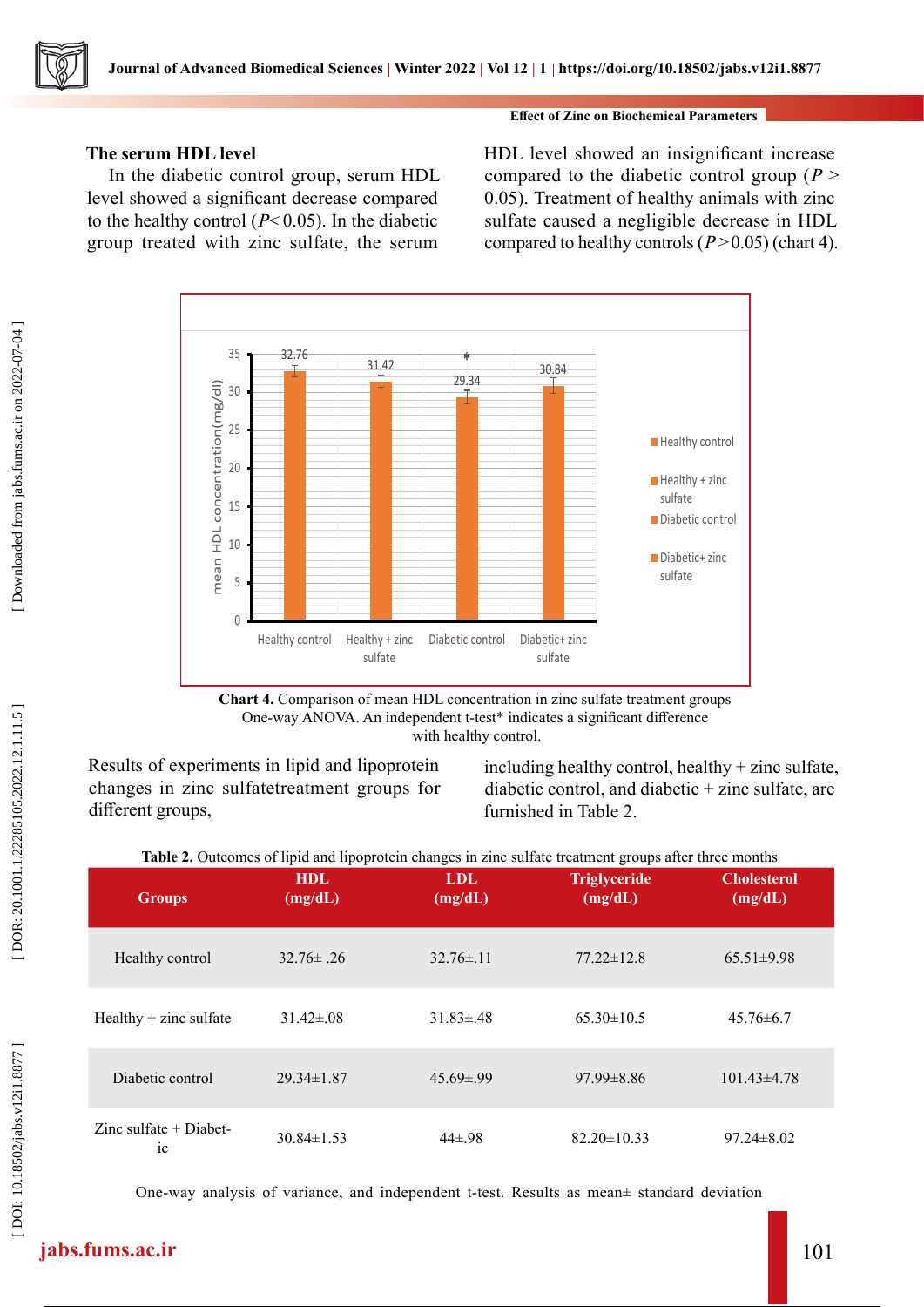## **Histological results of pancreas**

Microscopic examination of the pancreas showed that in the healthy control group, Langerhans islets were located in the form of spherical or oval masses in the acinar tissue of the exudative part of the gland. The tissue structure of the islets was natural and consisted of cellular cords that were distinguished from the surrounding by a distinct boundary of the exocrine portion of the gland. Beta cells were located in the central part of the island and accounted for the most significant percentage of cells. Small blood capillaries were visible along with the cell cords. No abnormal changes in the tissue structure of the islets were observed in this group. In the sulfate group, some cells were necrotic and the

overall percentage of cells in this group was reduced compared to the healthy control group. In the diabetic control group, the cohesion of islets was disrupted and the percentage of cells was reduced compared to the other groups so that most of the islets were cell-free and a large percentage of the cells became necrotic. The diabetic group receiving sulfate had an increase in the number of healthy cells compared to the diabetic group, but their number decreased compared to the healthy control group and was almost similar to the control group in terms of tissue structure, although cell density decreased. The results of histology of the pancreas and beta cells are shown in Figure 3. respectively.



**Figure 3.** Pancreatic tissue section with H&E staining

A- Healthy control group: islets of Langerhans are normal. B- healthy group fed with zinc sulfate: reducing the number of cells. C- group of diabetic controls: the cohesion of islets was disrupted and the percentage of cells was reduced compared to the other groups. D- The diabetic group receiving sulfate had an increase in the number of healthy cells compared to the diabetic group, but their number decreased compared to the healthy control group. (Flash **Black**: islets of Langerhans, Flash Blue: percentage of cells)

# **Discussion**

This study aimed to experimentally evaluate the effects of zinc sulfate on blood biochemical and hematological parameters in healthy control and alloxan-induced diabetic rats. For this purpose, alloxan monohydrate soluble in physiological

serum at a dose of 120 mg/kg body weight of rats was used as an intraperitoneal injection. This substance increases plasma glucose by destroying beta cells of Langerhans islets Alloxan through enzyme inhibition. Protein kinase C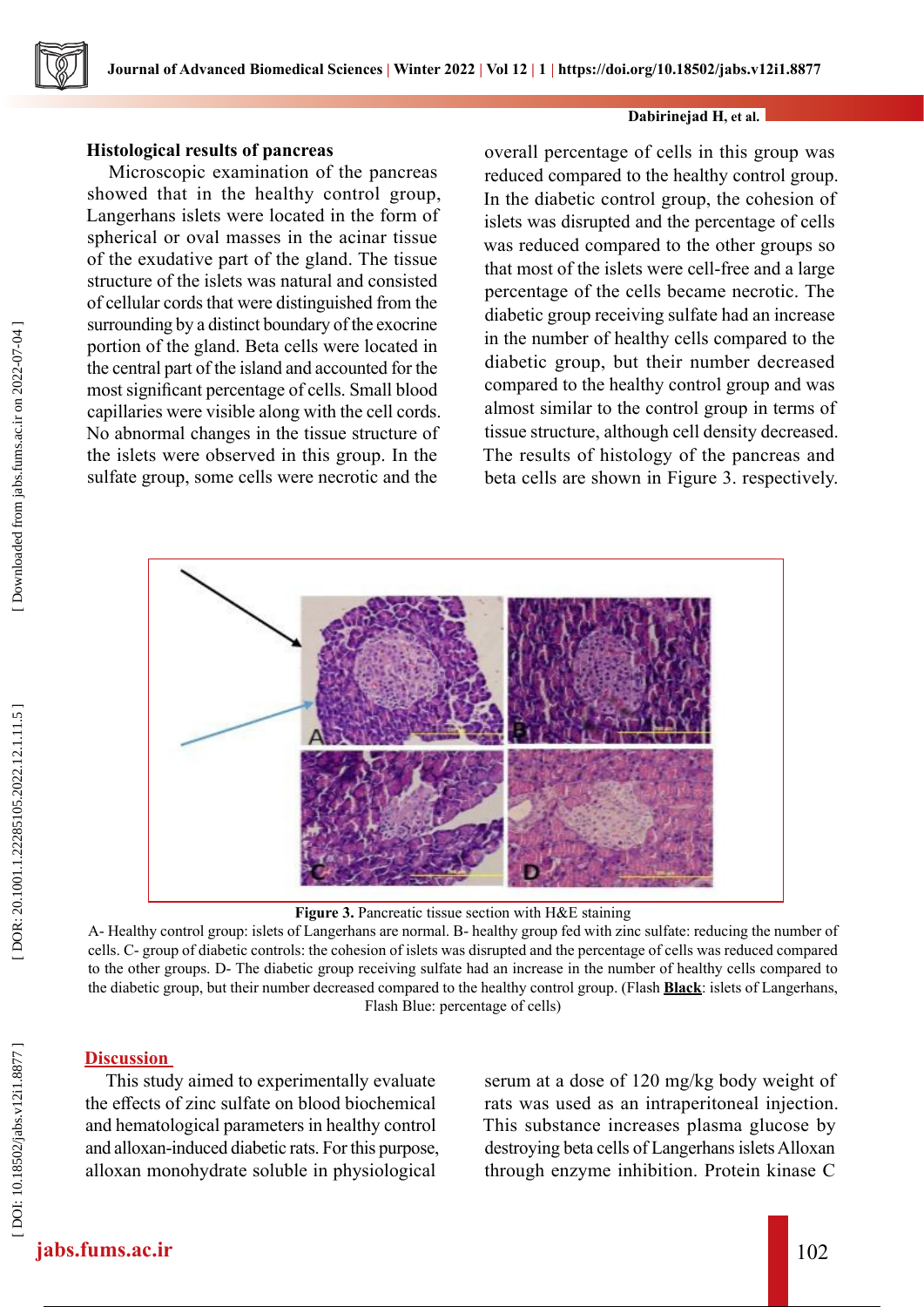

lowers diacylglycerol, which in turn activates protein kinase A, reducing cell tolerance to intracellular calcium and creating the conditions for inducing pancreatic beta-cell apoptosis (31-32). Serum cholesterol, triglyceride, and LDL levels increase with elevated blood glucose levels in alloxan induced diabetic rats. When Insulin decreases, glucagon increases instead and result in lipolysis increasement. On the other hand, the acetyl-coenzyme A cannot enter the Krebs cycle, and cholesterol is formed from a combination of three molecules. Also, elevated levels of serum triglyceride, cholesterol, and LDL in diabetic rats have been previously reported by alloxan, and these results were partially obtained in the present study (33). Serum cholesterol, triglyceride, and LDL levels decreased in the two groups treated with zinc sulfate in healthy and diabetic animals. The reason for the decrease is because zinc is one of the essential elements for insulin metabolism, which improves insulin binding to the receptor and sensitivity, increases serum concentration and insulin utilization, and has a protective role on pancreatic beta cells (34- 35). Studies in some laboratory animals also confirm the effect of zinc on the reduction of plasma lipids. Reiterer in the year 2005 treated a group of diabetic rats with different concentrations of zinc for four months and showed that increase in plasma zinc levels was associated with a decrease in cholesterol and triglyceride concentrations (36). Razmpoosh in the year 2019 reported a decrease in zinc concentration and an increase in plasma lipid concentration in diabetic patients compared to non-diabetic individuals (37). However, they stated that there was no significant difference between triglyceride levels in diabetic animals with healthy control, although zinc consumption increases serum triglyceride concentrations (38). Serum HDL cholesterol levels decreased with elevated blood sugar levels in alloxan-induced diabetic rats. There was no significant change in healthy diabetic animals consuming zinc sulfate, which is consistent with (39). Hemoglobin is a divalent iron porphyrin protein involved in transporting oxygen from the lungs to all tissues. Hematocrit is a percentage

## **Effect of Zinc on Biochemical Parameters**

of the total volume of blood made from red blood cells and is an essential hematological parameter for diagnosing the disease (40). Hemoglobin and hematocrit levels decrease in diabetic rats, which is consistent with (41). The decrease in hemoglobin and hematocrit in diabetic rats can be explained by the fact that in these animals, a reduction in insulin and impaired glucose metabolism reduced the production of erythropoietin from other sources reducing hemoglobin and hematocrit, another reason for anemia. From diabetes, glycosylation of the plasma membrane of red blood cells occurs if hyperglycemia occurs. Zinc supplementation increases hemoglobin and hematocrit in healthy and diabetic animals. Zinc supplementation also affects hemoglobin synthesis by acting on the synthesis of catalyzing enzymes which is consistent with the findings of (41). Only exposure to high doses has toxic effects. According to numerous available reports such as Mokhtari report, acute and high concentrations of zinc supplements can lead to Seriously damage, but based on our results chronic use of these supplements not only exerts no damage to bodies but also zinc sulfate as food supplement seems to have beneficial effects on biochemical and Hematological parameters in diabetic and healthy animals (30). However, the use of this drug requires more research, and to continue research, the use of various doses and prolongation of the study time is recommended.

# **Conclusion**

 Based on the findings of this study, zinc is one of the essential metals for the body. Based on studies, people with diabetes suffer from zinc deficiency. Zinc deficiency can activate the natural metabolic processes of tissues, especially tissues that are more involved in the body's metabolism, such as the liver and pancreas, or cells exposed to oxidative stress, such as red blood cells. It disrupts them and destroys some of the cells in that tissue. Zinc sulfate, with its antioxidant properties, reduces enzymes and fat profiles.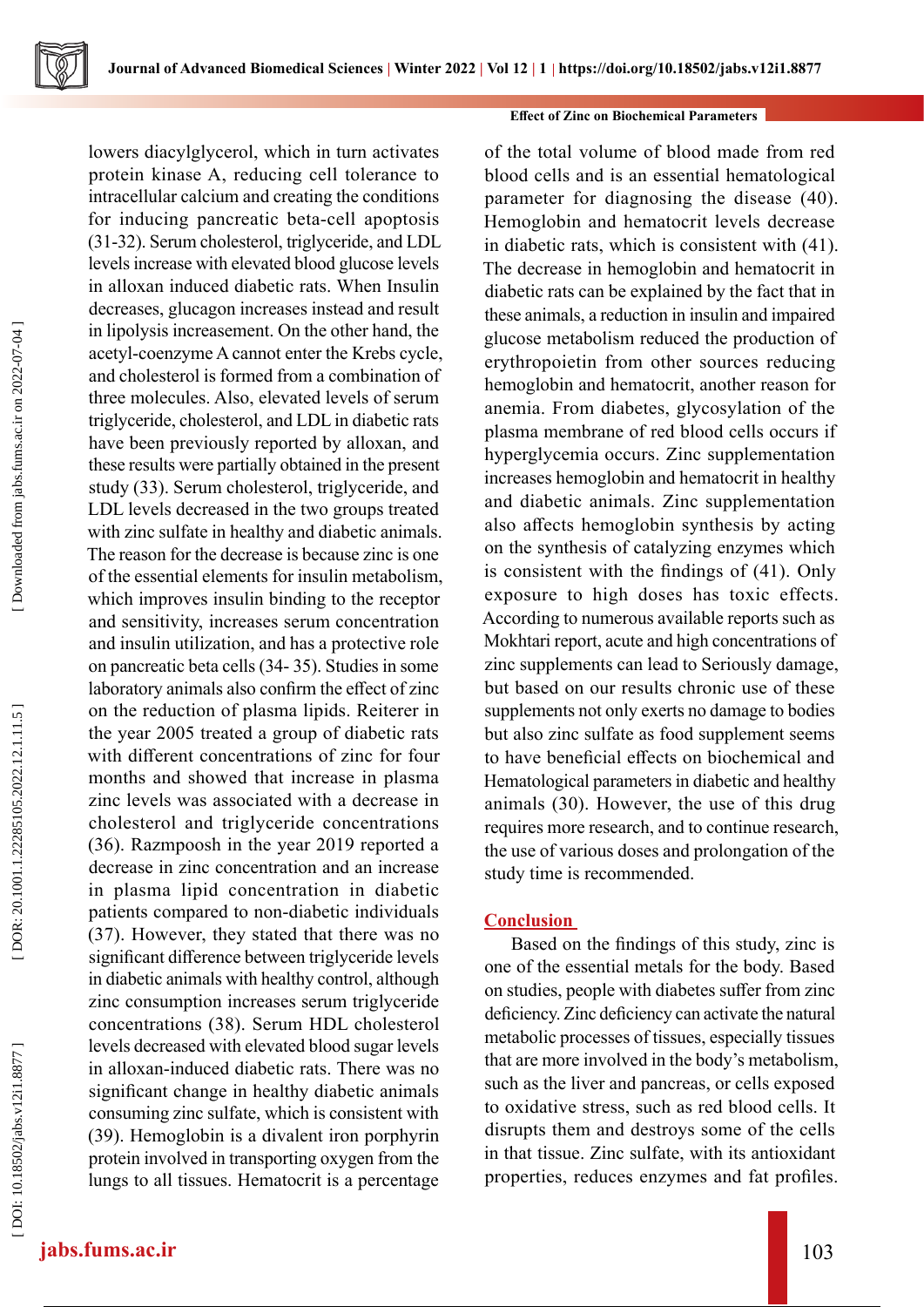

## **Acknowledgments**

 This article is a part of the results of Ms Hakimeh Dabirinejad's master's thesis No. 9647208 approved by the Vice-Chancellor for Research, Faculty of Science, Shahid Chamran University, Ahvaz. At this moment, the authors express their gratitude and appreciation to the esteemed officials of that faculty (EE/ 96.24.3.93645/Scu.ac.ir).

# **Conflict of Interest**

 The authors declare that they have no conflict of interest.

## **References**

1. Liu L, Pimpin M, Shulkin S, Kranz C. P, Duggan D, Mozaffarian, et al. Effect of zinc supplementation on growth outcomes in children under 5 years of age. Nutrients. 2018;10(3):377.

2. Rerksuppaphol L, Rerksuppaphol S. Efficacy of zinc supplementation in the management of acute diarrhea: a randomized controlled trial. Pediatrics and international child health, 2020;40(2):105-110.

3. Lazarus R P, John J, Shanmugasundaram E, Rajan A K, Thiagarajan S, Giri S, et al. The effect of probiotics and zinc supplementation on the immune response to oral rotavirus vaccine: A randomized, factorial design, placebo-controlled study among Indian infants. Vaccine. 2018; 36(2): 273-279.

4. CruzK J C, de Oliveira a R S, Morais J B S, SeveroJ S, MendesP M V, de Sousa MeloS R, et al. Zinc and insulin resistance: biochemical and molecular aspects. Biological trace element research. 2018: 186(2):407-412.

5. John A D, Ragavee A, Selvaraj A D. Protective role of biosynthesized zinc oxide nanoparticles on pancreatic beta cells: an in vitro and in vivo approach. IET nanobiotechnology.2020; 14(9): 756-760.

6. Wessells K R, Brown, K H, Kounnavong S, Barffour M A, Hinnouho G M, Sayasone S, et al. Comparison of two forms of daily preventive zinc supplementation versus therapeutic zinc supplementation for diarrhea on young children's physical growth and risk of infection: study design and rationale for a randomized controlled trial. BMC nutrition. 2018; 4(1):1-19.

7. Aliev G, Chubarev V N, Lebedeva S A, Parshina L N, TrofimovB A. Application of acyzol in the context of zinc deficiency and perspectives. International journal of molecular sciences. 2019; 20(9):2104.

8. Kelkitli E, Ozturk N, Aslan N A, Kilic-Baygutalp N, Bayraktutan Z, Kurt N, et al. Serum zinc levels in patients with iron deficiency anemia and its association with symptoms of iron deficiency anemia. Annals of hematology.2016; 95(5): 751-756.

#### **Dabirinejad H, et al.**

9. Jamilian M, Mirhosseini N, Eslahi M, Bahmani F, Shokrpour M, Chamani M, et al. The effects of magnesiumzinc calcium-vitamin D co-supplementation on biomarkers of inflammation, oxidative stress and pregnancy outcomes in gestational diabetes. BMC pregnancy and childbirth. 2019; 19(1): 1-8.

10. Nazem M R, Asadi M, Jabbari N, Allameh A. Effects of zinc supplementation on superoxide dismutase activity and gene expression, and metabolic parameters in overweight type 2 diabetes patients: a randomized, double-blind, controlled trial. Clinical biochemistry.2019;69: 15-20

11. Li X and ZhaoJ. The influence of zinc supplementation on metabolic status in gestational diabetes: a meta-analysis of randomized controlled studies. The Journal of Maternal-Fetal & Neonatal Medicine.2021; 34(13): 2140-2145.

12. Öztürk E, Arslan A K Ozturk, Yerer M B, Bishayee A. Resveratrol and diabetes: A critical review of clinical studies. Biomedicine & pharmacotherapy.2017; 95: 230-234.

13. Karadag A S, Ozlu E, and Lavery M J. Cutaneous manifestations of diabetes mellitus and the metabolic syndrome. Clinics in dermatology.2018; 36(1): 89-93.

14. San Tang K. The current and future perspectives of zinc oxide nanoparticles in the treatment of diabetes mellitus. Life sciences. 2019;239: 117011.

15. Kocher T, König J, Borgnakke W S, PinkC, Meisel P. Periodontal complications of hyperglycemia/diabetes mellitus: epidemiologic complexity and clinical challenge. Periodontology.2000. 2018; 78(1): 59-97.

16. Taslimi P, Aslan H E, Demir Y, Oztaskin N, Maraş A, Gulçin I, et al. Diarylmethanon, bromophenol and diarylmethane compounds: Discovery of potent aldose reductase, α-amylase and α-glycosidase inhibitors as new therapeutic approach in diabetes and functional hyperglycemia. International journal of biological macromolecules. 2018; 119: 857-863.

17. Akiboye F, Rayman G. Management of hyperglycemia and diabetes in orthopedic surgery. Current diabetes reports. 2017; 17(2): 13.

18. Ahangar N, Naderi M, Noroozi A, Ghasemi M, Zamani E, Shaki F. Zinc deficiency and oxidative stress involved in valproic acid induced hepatotoxicity: protection by zinc and selenium supplementation. Biological trace element research. 2017; 179(1): 102-109.

19. Gao R, Duf W f, Chizen F D, Zello G A, Chilibeck P D. The effect of a low glycemic index pulse-based diet on insulin sensitivity, insulin resistance, bone resorption and cardiovascular risk factors during bed rest. Nutrients. 2019; 11(9): 2012.

20. NasuT, Satoh M, Hachiya T, Sutoh Y, Ohmomo H, Hitomi S, et al. A genome-wide association study for highly sensitive cardiac troponin T levels identified a novel genetic variation near a RBAK–ZNF890P locus in the Japanese general population. International Journal of Cardiology. 2021; 329: 186-191.

21. Eshak E S, Iso H, MaruyamaK, Muraki I, Tamakoshi